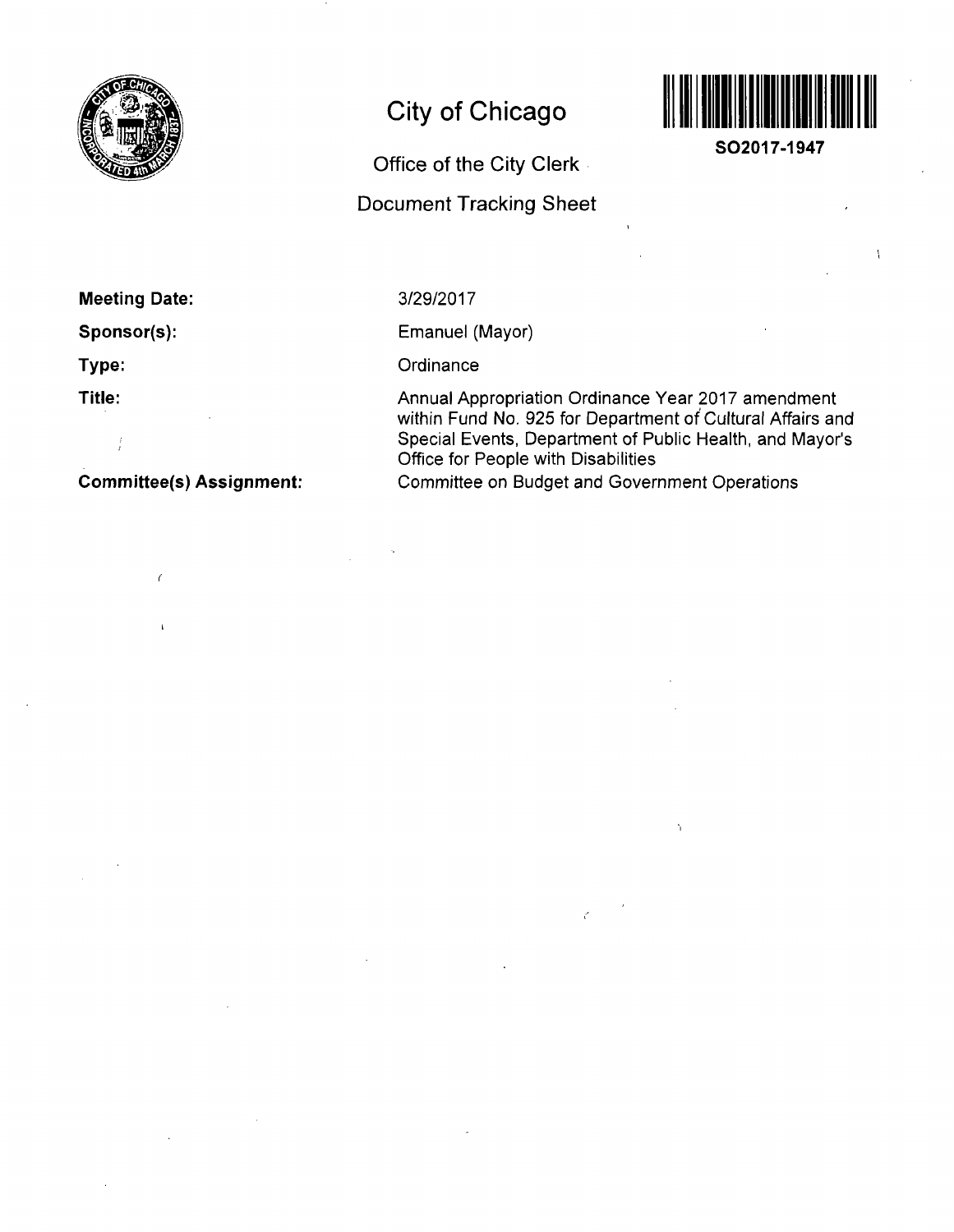#### **SUBSTITUTE ORDINANCE**

WHEREAS, the Annual Appropriation Ordinance for the year 2017 of the City of Chicago (the "City") contains estimates of revenues receivable as grants from agencies of the state and federal governments and public and private agencies; and

WHEREAS, in accordance with Section 8 of the Annual Appropriation Ordinance, the heads of various departments and agencies of the City have applied to agencies of the state and federal governments and public and private agencies for grants to the City for various purposes; and

WHEREAS, the City through its Department of Cultural Affairs and Special Events ("DCASE") has been awarded additional private grant funds in the amount of \$25,000 by the Millennium Park Foundation ("MP Foundation") which shall be used for the Millennium Park Workouts Program; and

WHEREAS, the City through DCASE has been awarded private grant funds in the amount of \$150,000 by MP Foundation which shall be used forthe Millennium Park Family Fun Program; and

WHEREAS the City through its Department of Public Health ("Health") has received additional federal carryover grant funds in the amount of \$159,000 by the United States Department of Health and Human Services ("HHS") which shall be used for the Bioterrorism Hospital Preparedness Program; and

WHEREAS, the City through Health has received additional federal carryover grant funds in the amount of \$879,000 by HHS which shall be used for the Bioterrorism Preparedness Response Planning Grant; and

WHEREAS, the City through its Mayor's Office for People with Disabilities has been awarded state grant funds in the amount of \$10,000 by the Regional Transportation Authority which shall be used for the ADA Certification Appeals Program; now, therefore,

BE IT ORDAINED BY THE CITY COUNCIL OF THE CITY OF CHICAGO:

SECTION 1. The sum of \$1,223,000 not previously appropriated, representing new grant awards, is hereby appropriated from Fund 925 - Grant Funds for the year 2017. The Annual Appropriation Ordinance as amended is hereby further amended by striking the words and figures and adding the words and figures indicated in the attached Exhibit A which is hereby made a part hereof.

SECTION 2. To the extent that any ordinance, resolution, rule, order or provision of the Municipal Code of Chicago, or part thereof, is in conflict with the provisions of this ordinance, the provisions of this ordinance shall control. If any section, paragraph, clause or provision of this ordinance shall be held invalid, the invalidity of such section, paragraph, clause or provision shall not affect any of the other provisions of this ordinance.

SECTION 3. This ordinance shall be in full force and effect upon its passage and approval.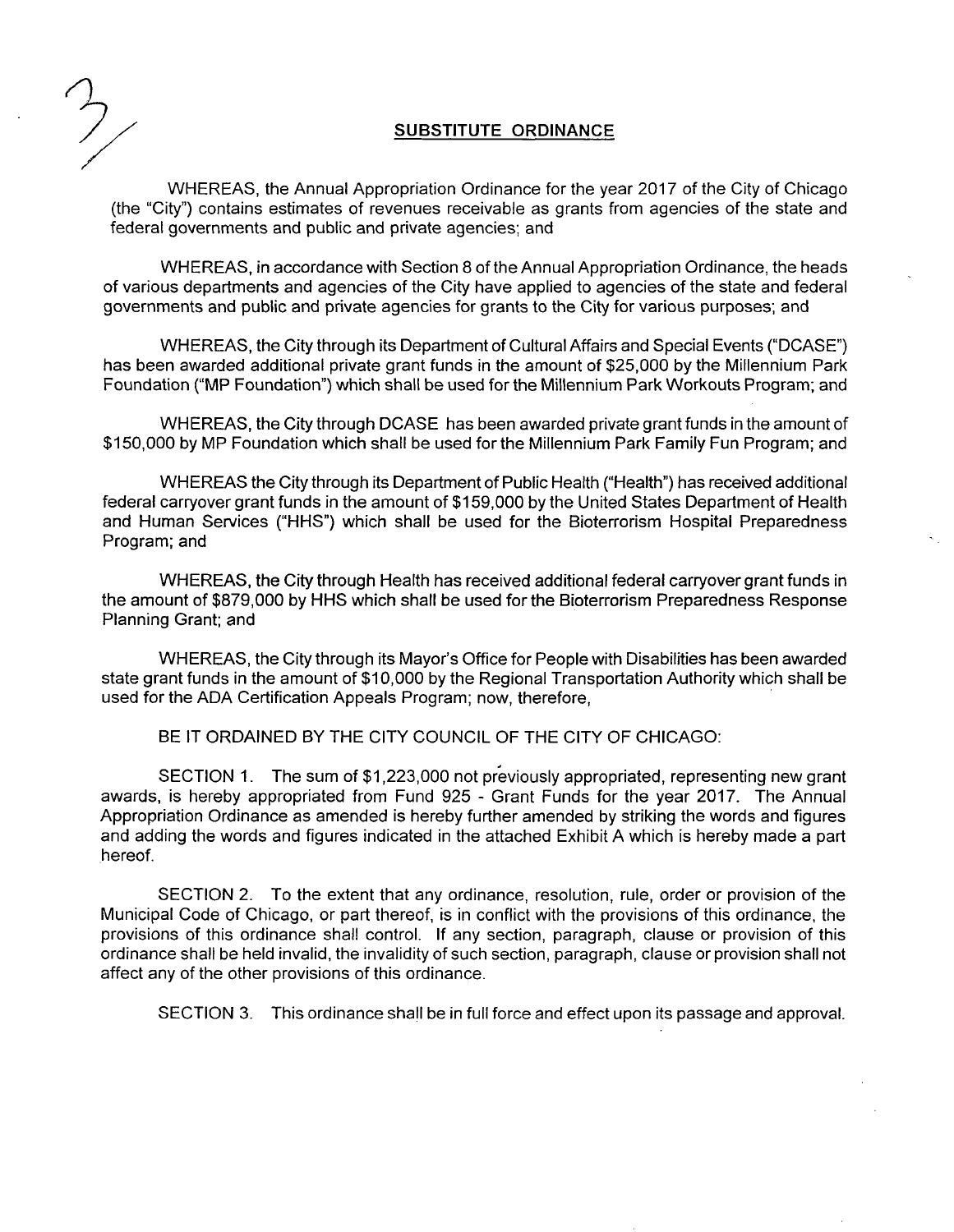#### EXHIBIT A

#### AMENDMENT TO THE 2017 APPROPRIATION ORDINANCE

 $\sim 10^7$ 

| CODE                                                                                                                                       | DEPARTMENT AND ITEM                                                                                                      | <b>STRIKE</b><br><b>AMOUNT</b>                    |                                         | <b>ADD</b><br><b>AMOUNT</b>                                               |                                                                        |                                                |                               |
|--------------------------------------------------------------------------------------------------------------------------------------------|--------------------------------------------------------------------------------------------------------------------------|---------------------------------------------------|-----------------------------------------|---------------------------------------------------------------------------|------------------------------------------------------------------------|------------------------------------------------|-------------------------------|
|                                                                                                                                            | <b>ESTIMATE OF GRANT REVENUE FOR 2017</b>                                                                                |                                                   |                                         |                                                                           |                                                                        |                                                |                               |
| Awards from Agencies of the Federal Government<br>Awards from Agencies of the State of Illinois<br>Awards from Public and Private Agencies |                                                                                                                          | \$1,379,323,000<br>229,627,000<br>21,836.000      |                                         | \$1,380,361,000<br>229,637,000<br>22,011,000                              |                                                                        |                                                |                               |
| 925 - Grant Funds                                                                                                                          |                                                                                                                          |                                                   |                                         |                                                                           |                                                                        |                                                |                               |
| Dept #                                                                                                                                     | and Grant Name                                                                                                           | <b>STRIKE AMOUNT</b><br>2017 Anticipated<br>Grant | ADD AMOUNT<br>2017 Anticipated<br>Grant | <b>STRIKE AMOUNT</b><br>(2017 TOTAL)<br>Includes anticipated<br>carryover | <b>ADD AMOUNT</b><br>(2017 TOTAL)<br>Includes anticipated<br>carryover | <b>STRIKE</b><br><b>AMOUNT</b><br>(2017 Total) | ADD<br>AMOUNT<br>(2017 Total) |
|                                                                                                                                            | 23 Department of Cultural Affairs and Special Events:<br>Millennium Park Workouts<br>Millennium Park Family Fun          | \$100,000                                         | \$125,000<br>150,000                    |                                                                           | $\overline{a}$                                                         | S.<br>100,000                                  | \$125,000<br>150,000          |
|                                                                                                                                            | Department of Public Health:<br><b>Bioterrorism Hospital Preparedness</b><br>Bioterrorism Preparedness Response Planning |                                                   |                                         | 129,000<br>1,060,000                                                      | \$ 288,000<br>1,939,000                                                | 129,000<br>1,060,000                           | 288,000<br>1,939,000          |
|                                                                                                                                            | 48 Mayor's Office for People with Disabilities:<br><b>ADA Certification Appeals</b>                                      |                                                   | 10,000                                  |                                                                           |                                                                        |                                                | 10,000                        |
|                                                                                                                                            | S. \Einance\Monroe\2017_925ordinances\04\17\2017subord.doc                                                               |                                                   |                                         |                                                                           |                                                                        |                                                |                               |

 $\epsilon$ 

 $\ddot{\phantom{1}}$ 

 $\sim$ 

 $\sim 10$ 

S \Fin3nceWlonroe\2017 g25ordinance5\O4M7\2017subord.doc

 $\sim$ 

 $\sim 100$ 

J.

 $\sim$   $\sim$